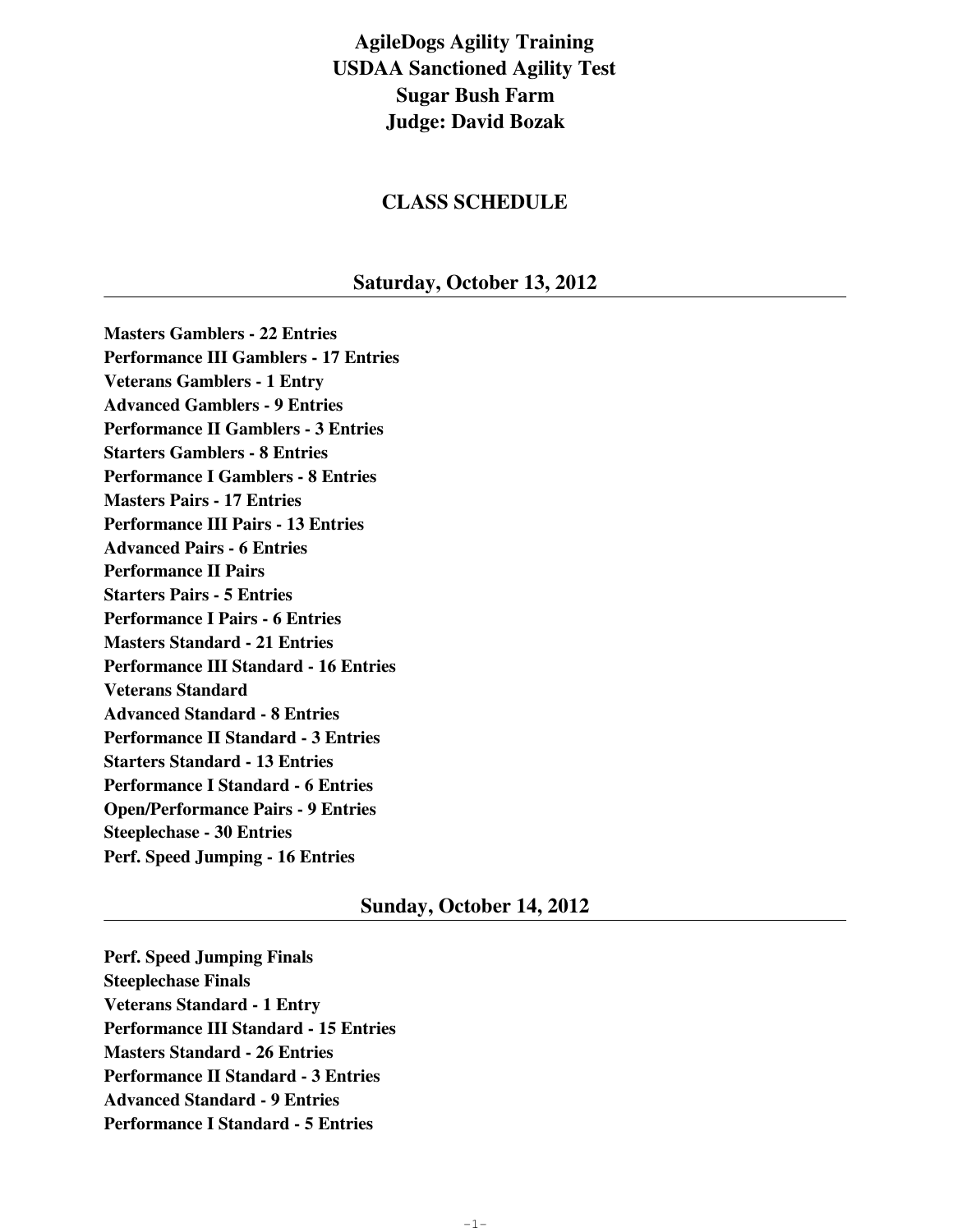# **CLASS SCHEDULE (cont.)**

# **Sunday, October 14, 2012 (cont).**

**Starters Standard - 13 Entries Performance Grand Prix Qualifier - 16 Entries Grand Prix Qualifier - 34 Entries Veterans Snooker - 3 Entries Performance III Snooker - 14 Entries Masters Snooker - 32 Entries Performance II Snooker - 3 Entries Advanced Snooker - 5 Entries Performance I Snooker - 7 Entries Starters Snooker - 8 Entries Veterans Jumpers - 1 Entry Performance III Jumpers - 14 Entries Masters Jumpers - 34 Entries Performance II Jumpers - 4 Entries Advanced Jumpers - 7 Entries Performance I Jumpers - 4 Entries Starters Jumpers - 7 Entries**

PLEASE BE ATTENTIVE TO ANNOUNCEMENTS THROUGHOUT THE EVENT FOR LAST MINUTE CHANGES. There are 93 dogs entered in this event with 237 entries on Saturday and 265 entries on Sunday for a total of 502 entries.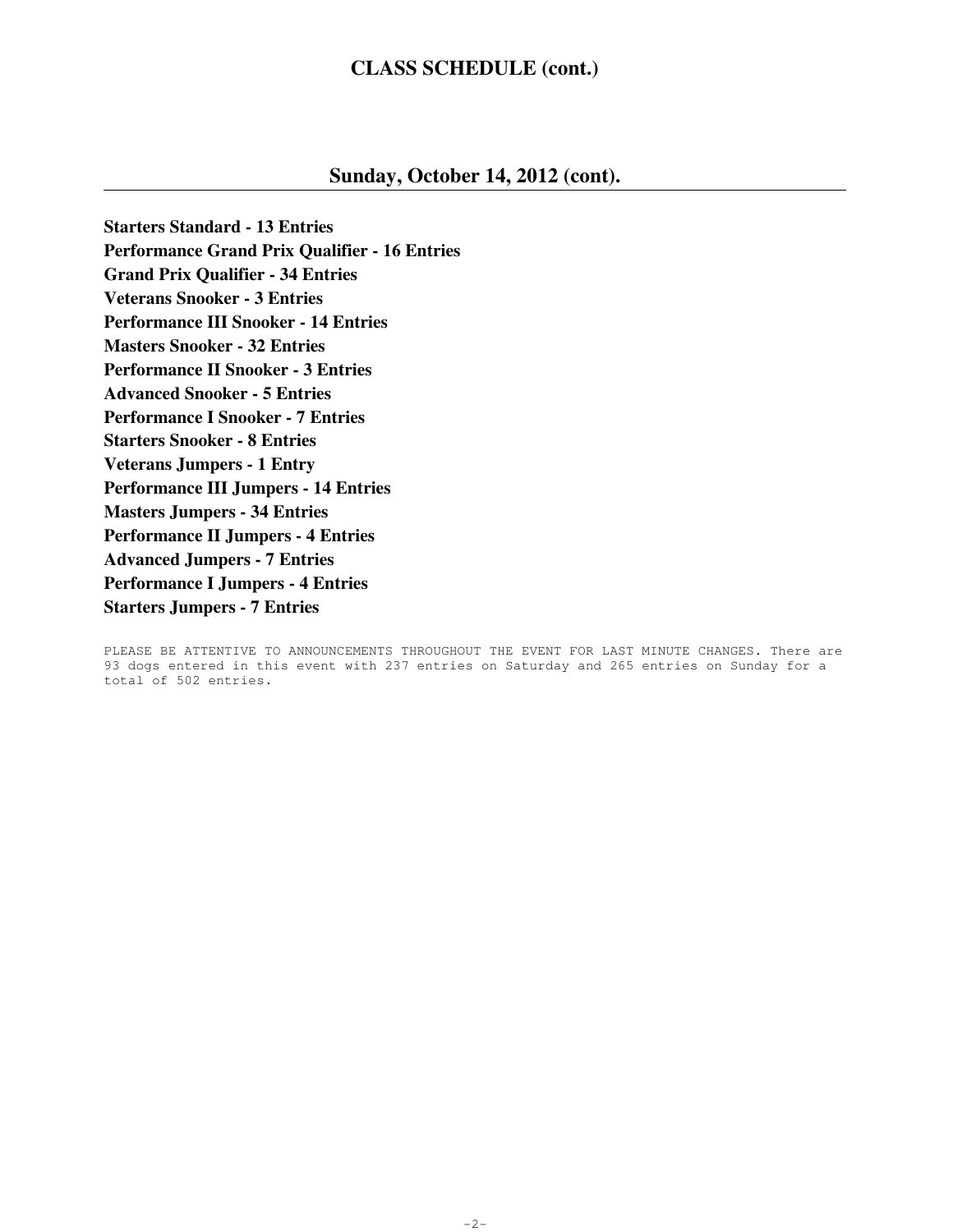# **Running Order List Saturday, October 13, 2012**

## **Masters Gamblers**

- 12001 **Cruiser**, Cavalier King Charles Spaniel, John Marcus
- 12002 **Can-A-Soda**, Miniature Pinscher, Chris Beck
- 12004 **Sable**, Cockapoo, Maureen Arcangel
- 12006 **Ruby**, Border Terrier, Anne DeMarinis
- 12007 **Bonnie**, Cavalier King Charles Spaniel, Lisa Marcus
- 12008 **Eve**, Cavalier King Charles Spaniel, John Marcus

### **16": 3 competitors**

- 16002 **Talos**, Cocker Spaniel, Devora Locke
- 16004 **Arthur**, Mini Australian Shepherd, Robert Domfort
- 16005 **Pistol**, Boston Terrier, Lisa Norris

### **22": 10 competitors**

- 22008 **Quick**, Border Collie, Judy Zelenewych
- 22003 **Bling**, Border Collie, Kelly Wilson
- 22007 **Ozzie**, Border Collie, Deborah Harris
- 22009 **Elf**, Border Collie, Melanie Behrens
- 22010 **Bodie**, Border Collie, Kathy Chittenden
- 22011 **Breezey**, All-American, Jill Nestor
- 22014 **Smudge**, All-American, Barbara Fribourg
- 22018 **Lynus**, Border Collie, Arthur Selkin
- 22022 **Belle**, Golden Retriever, Claudette Beaulieu
- 22024 **Biggie**, Border Collie, Kelly Wilson

### **26": 3 competitors**

- 26011 **War**, Border Collie, Kris Seiter
- 26009 **Savvy**, Doberman Pinscher, Deborah Sien
- 26012 **Flame**, Border Collie, Kris Seiter

## **Performance III Gamblers**

- **12": 9 competitors**
- P12001 **Peewee**, Poodle (Miniature), Lois Fricke P12003 **Beau**, English Cocker Spaniel, Fred Brazeil P12004 **Gib**, Cavalier King Charles Spaniel, Lisa Marcus P12005 **Ziggy**, Shetland Sheepdog, Wendreth Gregoire P12007 **Jart**, All-American, Trisha Stall P12008 **Elmo**, Cavalier King Charles Spaniel, John Marcus P12009 **Tyson**, Rat Terrier, Chris Beck P12011 **Benny**, Border Terrier, Anne DeMarinis P12014 **JJ**, Poodle (Miniature), Lois Fricke

## **16": 6 competitors**

 P16001 **Morgan**, Border Collie, Joy Moll P16005 **Wynd**, Border Collie, Judy Zelenewych P16008 **MacGyver**, Australian Shepherd, Donna Legg P16012 **Maurice**, Australian Shepherd, Robert Domfort P16013 **Willin'**, Border Collie, Melanie Behrens P16014 **Lego**, Border Collie, Joy Moll

## **22": 2 competitors**

- P22001 **Freddie**, Border Collie, Juliet Weissberg
- P22005 **Woodstock**, Briard, Arthur Selkin

## **Veterans Gamblers**

 **16": 1 competitor** V16001 **Ian**, Border Collie, Claudette Beaulieu

## **Advanced Gamblers**

- **12": 1 competitor**
- 12005 **Crosley**, All-American, Mariday Geyer

### **16": 3 competitors**

- 16001 **Journey**, Shetland Sheepdog, Wendreth Gregoire
- 16003 **Dora**, All-American, Diane Palmer
- 16007 **Ugri**, Hungarian Mudi, Kris Seiter

### **22": 3 competitors**

 22004 **Roo**, Border Collie, Barbara Fribourg 22005 **Lightning**, Australian Shepherd, Cassi Isachsen 22021 **Kate**, Border Collie, Pat Doyle

### **26": 2 competitors**

- 26010 **Nadie**, Labradoodle, Connie Cosemento
- 26006 **Benefit**, Border Collie, Pamela Green

## **Performance II Gamblers**

- **12": 1 competitor** P12010 **Petey**, Pembroke Welsh Corgi, Mary McCulloch
- **16": 1 competitor** P16010 **Hopper**, Australian Cattle Dog, Jill Nestor

 **22": 1 competitor** P22002 **Stella**, All-American, Dinah Daley

# **Starters Gamblers**

- **12": 1 competitor** 12003 **Zsa Zsa**, Japanese Chin, Judith Johnson  **22": 4 competitors** 22029 **Bratska**, Border Collie, Chris Tucci 22016 **Foxy**, Siberian Husky, Deborah Sien 22020 **Lulu**, Border Collie, Juliet Weissberg 22025 **Arlo**, Border Collie, Janet Langdon  **26": 3 competitors** 26002 **Jazz**, Poodle (Standard), Paige Grillo 26003 **Lucy**, All-American, Trisha Stall
- 26004 **Pre**, Border Collie, Barbara Fribourg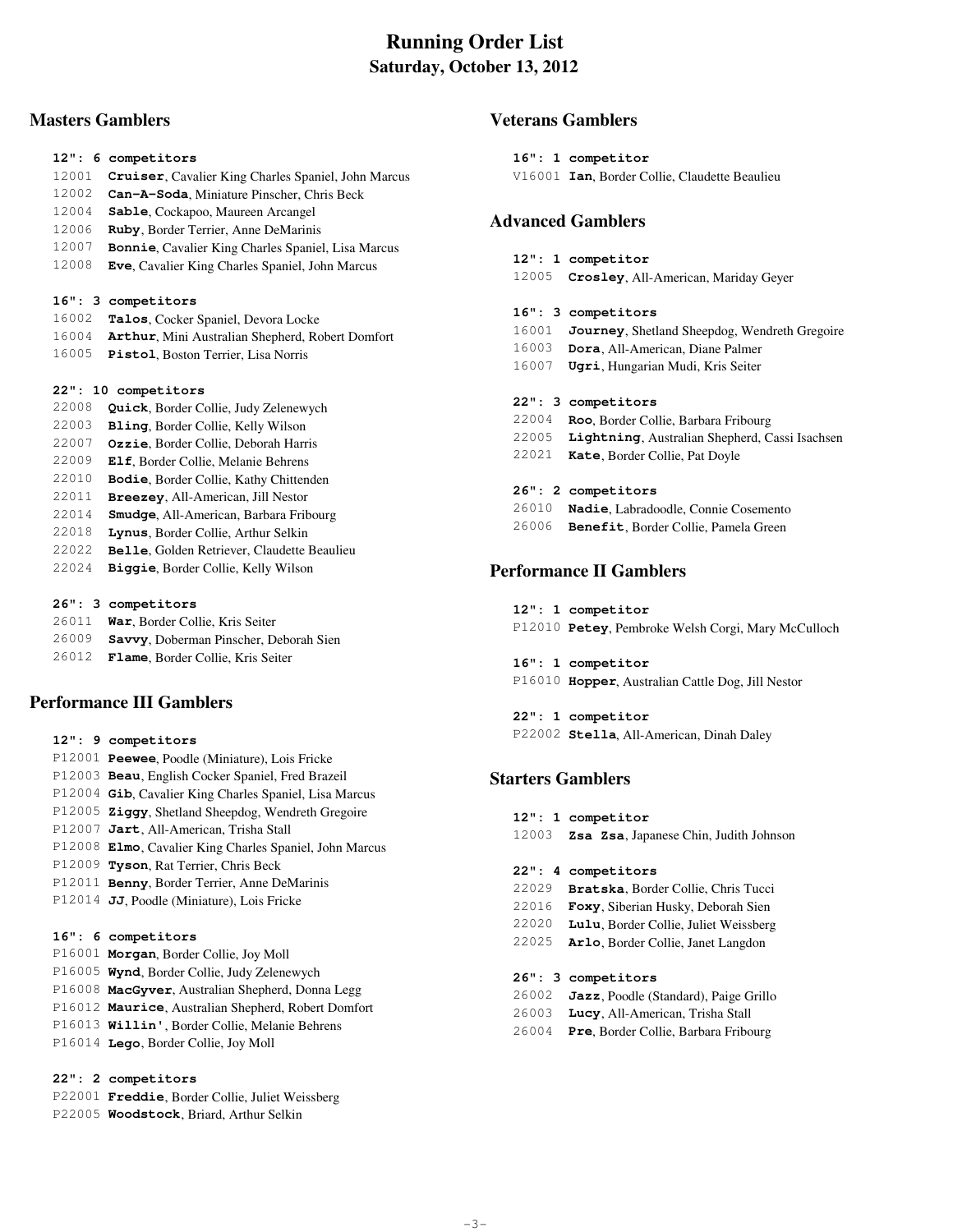## **Performance I Gamblers**

|                      | 8": 1 competitor                                    |
|----------------------|-----------------------------------------------------|
|                      | P08003 Sparky, All-American, Yvonne Clark           |
|                      |                                                     |
|                      | 12": 3 competitors                                  |
|                      | P12002 Cluso, Shetland Sheepdog, Tamara Buono-Lund  |
|                      | P12012 Quincy, Boston Terrier, Gary Guyon           |
|                      | P12015 Presto, Shetland Sheepdog, Tamara Buono-Lund |
|                      |                                                     |
|                      | 16": 2 competitors                                  |
|                      | P16006 Gunner, Shiba Inu, Christine Penna           |
|                      | P16002 Ziggy, All-American, Steve Olson             |
|                      |                                                     |
|                      | 22": 2 competitors                                  |
|                      | P22003 Gryff, Golden Retriever, Claudette Beaulieu  |
|                      | P22006 Ramsey, Golden Retriever, Kathy Chittenden   |
|                      |                                                     |
|                      |                                                     |
| <b>Masters Pairs</b> |                                                     |

# 22028 **Lochlan**, Border Collie, Chris Tucci 26012 **Flame**, Border Collie, Kris Seiter 12004 **Sable**, Cockapoo, Maureen Arcangel 12006 **Ruby**, Border Terrier, Anne DeMarinis 12005 **Crosley**, All-American, Mariday Geyer 16005 **Pistol**, Boston Terrier, Lisa Norris 12002 **Can-A-Soda**, Miniature Pinscher, Chris Beck 16002 **Talos**, Cocker Spaniel, Devora Locke 12007 **Bonnie**, Cavalier King Charles Spaniel, Lisa Marcus 22024 **Biggie**, Border Collie, Kelly Wilson 22007 **Ozzie**, Border Collie, Deborah Harris 22020 **Lulu**, Border Collie, Juliet Weissberg 22009 **Elf**, Border Collie, Melanie Behrens 22022 **Belle**, Golden Retriever, Claudette Beaulieu 22010 **Bodie**, Border Collie, Kathy Chittenden 22011 **Breezey**, All-American, Jill Nestor 22008 **Quick**, Border Collie, Judy Zelenewych DRAW

## **Performance III Pairs**

|  | P12003 Beau, English Cocker Spaniel, Fred Brazeil<br>P12011 Benny, Border Terrier, Anne DeMarinis |
|--|---------------------------------------------------------------------------------------------------|
|  | P16014 Lego, Border Collie, Joy Moll                                                              |
|  | P12005 Ziggy, Shetland Sheepdog, Wendreth Gregoire                                                |

 P16005 **Wynd**, Border Collie, Judy Zelenewych P12007 **Jart**, All-American, Trisha Stall P16010 **Hopper**, Australian Cattle Dog, Jill Nestor P16008 **MacGyver**, Australian Shepherd, Donna Legg P22007 **Snoopy**, Briard, Janyce Selkin P12001 **Peewee**, Poodle (Miniature), Lois Fricke P16001 **Morgan**, Border Collie, Joy Moll DRAW

 P22005 **Woodstock**, Briard, Arthur Selkin P12014 **JJ**, Poodle (Miniature), Lois Fricke

# **Advanced Pairs**

| 16003 | Dora, All-American, Diane Palmer               |
|-------|------------------------------------------------|
| 22025 | Arlo, Border Collie, Janet Langdon             |
|       |                                                |
| 22005 | Lightning, Australian Shepherd, Cassi Isachsen |
| 22021 | Kate, Border Collie, Pat Doyle                 |
|       |                                                |
| 22027 | Winnie, Australian Kelpie, Jeanine Dunn        |
| 26006 | Benefit, Border Collie, Pamela Green           |

## **Starters Pairs**

| 12003 | <b>Zsa Zsa, Japanese Chin, Judith Johnson</b> |
|-------|-----------------------------------------------|
| 16001 | Journey, Shetland Sheepdog, Wendreth Gregoire |
|       |                                               |
| 26002 | <b>Jazz</b> , Poodle (Standard), Paige Grillo |
| 26003 | Lucy, All-American, Trisha Stall              |
|       |                                               |
| 22029 | Bratska, Border Collie, Chris Tucci           |
| DRAW  |                                               |
|       |                                               |

## **Performance I Pairs**

 P08004 **Biscuit**, Jack Russell Terrier, Pat Hughes P08003 **Sparky**, All-American, Yvonne Clark P16006 **Gunner**, Shiba Inu, Christine Penna P12012 **Quincy**, Boston Terrier, Gary Guyon P22002 **Stella**, All-American, Dinah Daley P16002 **Ziggy**, All-American, Steve Olson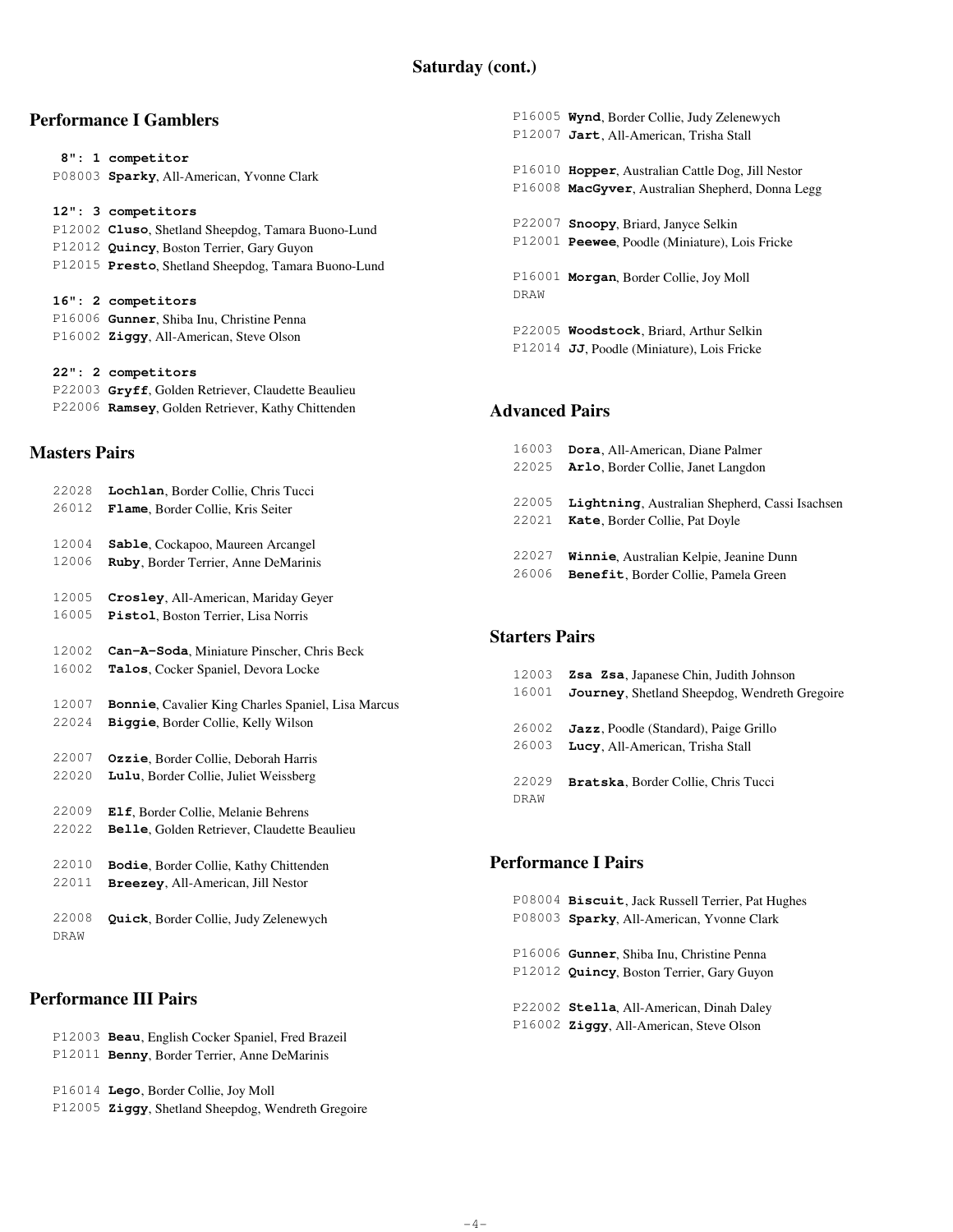## **Masters Standard**

### **12": 7 competitors** 12001 **Cruiser**, Cavalier King Charles Spaniel, John Marcus 12002 **Can-A-Soda**, Miniature Pinscher, Chris Beck

- 12004 **Sable**, Cockapoo, Maureen Arcangel
- 12005 **Crosley**, All-American, Mariday Geyer
- 12006 **Ruby**, Border Terrier, Anne DeMarinis
- 12007 **Bonnie**, Cavalier King Charles Spaniel, Lisa Marcus
- 12008 **Eve**, Cavalier King Charles Spaniel, John Marcus

## **16": 1 competitor**

16007 **Ugri**, Hungarian Mudi, Kris Seiter

## **22": 10 competitors**

- 22003 **Bling**, Border Collie, Kelly Wilson
- 22007 **Ozzie**, Border Collie, Deborah Harris
- 22009 **Elf**, Border Collie, Melanie Behrens
- 22011 **Breezey**, All-American, Jill Nestor
- 22014 **Smudge**, All-American, Barbara Fribourg
- 22018 **Lynus**, Border Collie, Arthur Selkin
- 22021 **Kate**, Border Collie, Pat Doyle
- 22022 **Belle**, Golden Retriever, Claudette Beaulieu
- 22028 **Lochlan**, Border Collie, Chris Tucci
- 22024 **Biggie**, Border Collie, Kelly Wilson

## **26": 3 competitors**

| 26011 | War, Border Collie, Kris Seiter        |
|-------|----------------------------------------|
| 26009 | Savvy, Doberman Pinscher, Deborah Sien |

26012 **Flame**, Border Collie, Kris Seiter

# **Performance III Standard**

- **8": 1 competitor**
- P08001 **Pip**, Jack Russell Terrier, Pat Hughes

## **12": 7 competitors**

 P12003 **Beau**, English Cocker Spaniel, Fred Brazeil P12004 **Gib**, Cavalier King Charles Spaniel, Lisa Marcus P12005 **Ziggy**, Shetland Sheepdog, Wendreth Gregoire P12007 **Jart**, All-American, Trisha Stall P12008 **Elmo**, Cavalier King Charles Spaniel, John Marcus P12011 **Benny**, Border Terrier, Anne DeMarinis P12014 **JJ**, Poodle (Miniature), Lois Fricke

## **16": 6 competitors**

 P16001 **Morgan**, Border Collie, Joy Moll P16005 **Wynd**, Border Collie, Judy Zelenewych P16008 **MacGyver**, Australian Shepherd, Donna Legg P16010 **Hopper**, Australian Cattle Dog, Jill Nestor P16013 **Willin'**, Border Collie, Melanie Behrens P16014 **Lego**, Border Collie, Joy Moll

## **22": 2 competitors**

- P22001 **Freddie**, Border Collie, Juliet Weissberg
- P22007 **Snoopy**, Briard, Janyce Selkin

## **Advanced Standard**

|       | 16": 3 competitors                               |
|-------|--------------------------------------------------|
| 16003 | Dora, All-American, Diane Palmer                 |
| 16004 | Arthur, Mini Australian Shepherd, Robert Domfort |
| 16005 | Pistol, Boston Terrier, Lisa Norris              |
|       |                                                  |
|       | 22": 4 competitors                               |
| 22005 | Lightning, Australian Shepherd, Cassi Isachsen   |
| 22008 | Quick, Border Collie, Judy Zelenewych            |
| 22010 | Bodie, Border Collie, Kathy Chittenden           |
| 22027 | Winnie, Australian Kelpie, Jeanine Dunn          |
|       |                                                  |
|       | 26": 1 competitor                                |
|       |                                                  |

26001 **Autumn Rose**, Doberman Pinscher, Deborah Sien

# **Performance II Standard**

 **16": 1 competitor** P16012 **Maurice**, Australian Shepherd, Robert Domfort

### **22": 2 competitors** P22002 **Stella**, All-American, Dinah Daley P22005 **Woodstock**, Briard, Arthur Selkin

# **Starters Standard**

- **12": 1 competitor**
- 12003 **Zsa Zsa**, Japanese Chin, Judith Johnson

### **16": 1 competitor**

16001 **Journey**, Shetland Sheepdog, Wendreth Gregoire

### **22": 6 competitors**

- 22029 **Bratska**, Border Collie, Chris Tucci
- 22004 **Roo**, Border Collie, Barbara Fribourg
- 22015 **Chickpea**, Border Collie, Devora Locke
- 22016 **Foxy**, Siberian Husky, Deborah Sien
- 22020 **Lulu**, Border Collie, Juliet Weissberg
- 22025 **Arlo**, Border Collie, Janet Langdon

## **26": 5 competitors**

- 26010 **Nadie**, Labradoodle, Connie Cosemento
- 26002 **Jazz**, Poodle (Standard), Paige Grillo
- 26003 **Lucy**, All-American, Trisha Stall
- 26004 **Pre**, Border Collie, Barbara Fribourg
- 26006 **Benefit**, Border Collie, Pamela Green

# **Performance I Standard**

 **8": 1 competitor** P08003 **Sparky**, All-American, Yvonne Clark

 **12": 3 competitors**

P12002 **Cluso**, Shetland Sheepdog, Tamara Buono-Lund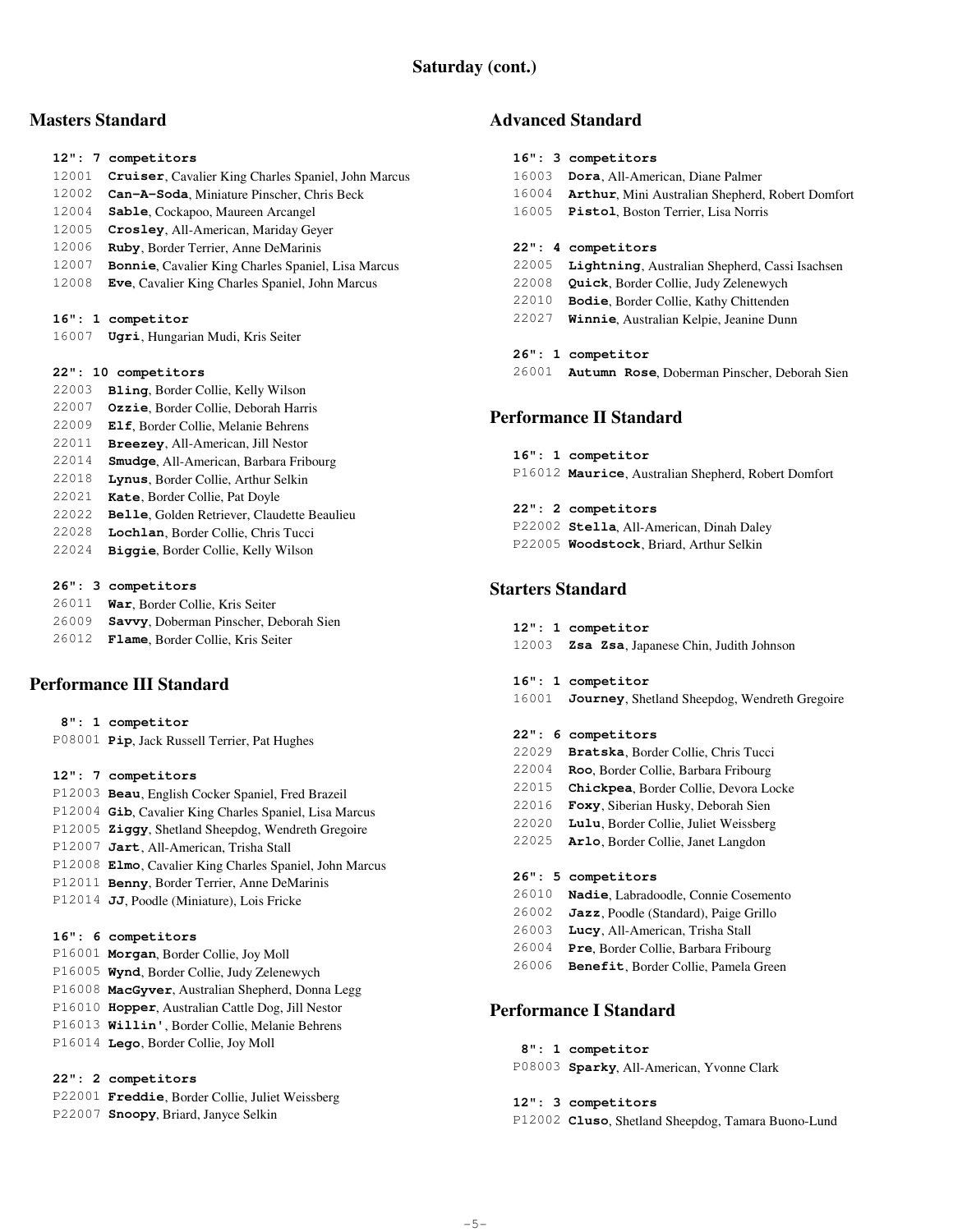P12012 **Quincy**, Boston Terrier, Gary Guyon P12015 **Presto**, Shetland Sheepdog, Tamara Buono-Lund

 **16": 1 competitor** P16002 **Ziggy**, All-American, Steve Olson

 **22": 1 competitor** P22006 **Ramsey**, Golden Retriever, Kathy Chittenden

## **Open/Performance Pairs**

| 22005<br>DRAW | Lightning, Australian Shepherd, Cassi Isachsen                                                                           |
|---------------|--------------------------------------------------------------------------------------------------------------------------|
| 12005         | P08002 Otis, Lhasa Apso, Christine Penna<br>Crosley, All-American, Mariday Geyer                                         |
|               | P12007 Jart, All-American, Trisha Stall<br>P12006 Arthur, Mini Australian Shepherd, Robert Domfort                       |
|               | P12008 Elmo, Cavalier King Charles Spaniel, John Marcus<br>P12004 <b>Gib, Cavalier King Charles Spaniel, Lisa Marcus</b> |
|               | P12012 Quincy, Boston Terrier, Gary Guyon<br>P12013 Pistol, Boston Terrier, Lisa Norris                                  |

## **Steeplechase**

- **12": 5 competitors**
- 12008 **Eve**, Cavalier King Charles Spaniel, John Marcus
- 12004 **Sable**, Cockapoo, Maureen Arcangel
- 12005 **Crosley**, All-American, Mariday Geyer
- 12006 **Ruby**, Border Terrier, Anne DeMarinis
- 12007 **Bonnie**, Cavalier King Charles Spaniel, Lisa Marcus

### **16": 5 competitors**

- 16002 **Talos**, Cocker Spaniel, Devora Locke
- 16003 **Dora**, All-American, Diane Palmer
- 16004 **Arthur**, Mini Australian Shepherd, Robert Domfort
- 16005 **Pistol**, Boston Terrier, Lisa Norris
- 16007 **Ugri**, Hungarian Mudi, Kris Seiter

### **22": 13 competitors**

- 22029 **Bratska**, Border Collie, Chris Tucci
- 22003 **Bling**, Border Collie, Kelly Wilson
- 22004 **Roo**, Border Collie, Barbara Fribourg
- 22005 **Lightning**, Australian Shepherd, Cassi Isachsen
- 22007 **Ozzie**, Border Collie, Deborah Harris
- 22008 **Quick**, Border Collie, Judy Zelenewych
- 22009 **Elf**, Border Collie, Melanie Behrens
- 22010 **Bodie**, Border Collie, Kathy Chittenden
- 22011 **Breezey**, All-American, Jill Nestor
- 22018 **Lynus**, Border Collie, Arthur Selkin
- 22020 **Lulu**, Border Collie, Juliet Weissberg
- 22022 **Belle**, Golden Retriever, Claudette Beaulieu

**Biggie**, Border Collie, Kelly Wilson  **26": 7 competitors War**, Border Collie, Kris Seiter **Nadie**, Labradoodle, Connie Cosemento **Jazz**, Poodle (Standard), Paige Grillo **Pre**, Border Collie, Barbara Fribourg **Benefit**, Border Collie, Pamela Green **Savvy**, Doberman Pinscher, Deborah Sien **Flame**, Border Collie, Kris Seiter

## **Perf. Speed Jumping**

### **8": 1 competitor**

P08001 **Pip**, Jack Russell Terrier, Pat Hughes

### **12": 5 competitors**

- P12003 **Beau**, English Cocker Spaniel, Fred Brazeil
- P12004 **Gib**, Cavalier King Charles Spaniel, Lisa Marcus
- P12007 **Jart**, All-American, Trisha Stall
- P12010 **Petey**, Pembroke Welsh Corgi, Mary McCulloch
- P12011 **Benny**, Border Terrier, Anne DeMarinis

### **16": 7 competitors**

- P16001 **Morgan**, Border Collie, Joy Moll
- P16005 **Wynd**, Border Collie, Judy Zelenewych
- P16008 **MacGyver**, Australian Shepherd, Donna Legg
- P16010 **Hopper**, Australian Cattle Dog, Jill Nestor
- P16012 **Maurice**, Australian Shepherd, Robert Domfort
- P16013 **Willin'**, Border Collie, Melanie Behrens
- P16014 **Lego**, Border Collie, Joy Moll

## **22": 3 competitors**

- P22001 **Freddie**, Border Collie, Juliet Weissberg
- P22004 **Lucy**, All-American, Trisha Stall
- P22007 **Snoopy**, Briard, Janyce Selkin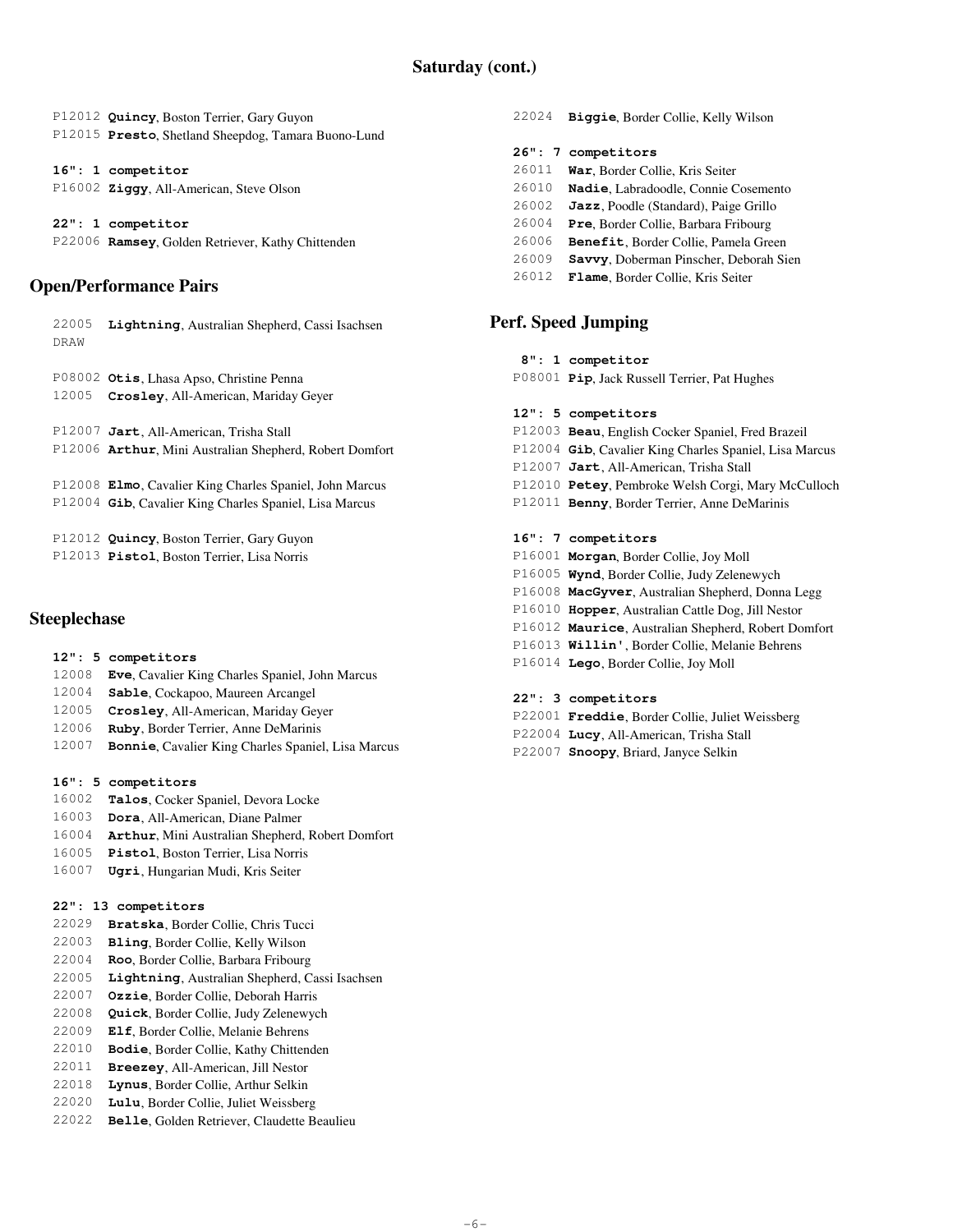# **Running Order List Sunday, October 14, 2012**

## **Perf. Speed Jumping Finals**

## **Steeplechase Finals**

## **Veterans Standard**

 **12": 1 competitor** V12001 **Hopi**, Australian Shepherd, Joan Curcio

## **Performance III Standard**

|  | 22": 3 competitors                                |
|--|---------------------------------------------------|
|  | P22007 Snoopy, Briard, Janyce Selkin              |
|  | P22001 Freddie, Border Collie, Juliet Weissberg   |
|  | P16011 Tailer, Australian Shepherd, Robert Grillo |
|  |                                                   |

- **16": 4 competitors**
- P16013 **Willin'**, Border Collie, Melanie Behrens P16010 **Hopper**, Australian Cattle Dog, Jill Nestor P16008 **MacGyver**, Australian Shepherd, Donna Legg P16005 **Wynd**, Border Collie, Judy Zelenewych
- **12": 7 competitors**
- P12014 **JJ**, Poodle (Miniature), Lois Fricke P12011 **Benny**, Border Terrier, Anne DeMarinis P12008 **Elmo**, Cavalier King Charles Spaniel, John Marcus P12007 **Jart**, All-American, Trisha Stall P12005 **Ziggy**, Shetland Sheepdog, Wendreth Gregoire P12004 **Gib**, Cavalier King Charles Spaniel, Lisa Marcus P12003 **Beau**, English Cocker Spaniel, Fred Brazeil

### **8": 1 competitor** P08001 **Pip**, Jack Russell Terrier, Pat Hughes

## **Masters Standard**

- **26": 4 competitors**
- 26011 **War**, Border Collie, Kris Seiter
- 26009 **Savvy**, Doberman Pinscher, Deborah Sien
- 26007 **Fidget**, Border Collie, Cathy Keenan
- 26012 **Flame**, Border Collie, Kris Seiter

## **22": 15 competitors**

- 22026 **Shine**, Border Collie, Terri Cesarek 22024 **Biggie**, Border Collie, Kelly Wilson
- 22022 **Belle**, Golden Retriever, Claudette Beaulieu
- 22021 **Kate**, Border Collie, Pat Doyle
- 22018 **Lynus**, Border Collie, Arthur Selkin
- 22014 **Smudge**, All-American, Barbara Fribourg 22013 **Vic**, Border Collie, Pat Bacskay
- 22012 **Bug**, Australian Cattle Dog, Mary Champagne
- 22011 **Breezey**, All-American, Jill Nestor
- 22009 **Elf**, Border Collie, Melanie Behrens
- 22007 **Ozzie**, Border Collie, Deborah Harris
- 22006 **Sheba**, Australian Shepherd, George Bennett
- 22003 **Bling**, Border Collie, Kelly Wilson
- 22028 **Lochlan**, Border Collie, Chris Tucci
- 22002 **Rise**, Border Collie, Terri Cesarek

### **16": 1 competitor**

16007 **Ugri**, Hungarian Mudi, Kris Seiter

### **12": 6 competitors**

- 12008 **Eve**, Cavalier King Charles Spaniel, John Marcus
- 12007 **Bonnie**, Cavalier King Charles Spaniel, Lisa Marcus
- 12006 **Ruby**, Border Terrier, Anne DeMarinis
- 12005 **Crosley**, All-American, Mariday Geyer
- 12004 **Sable**, Cockapoo, Maureen Arcangel
- 12001 **Cruiser**, Cavalier King Charles Spaniel, John Marcus

## **Performance II Standard**

 **22": 1 competitor** P22002 **Stella**, All-American, Dinah Daley

### **16": 2 competitors**

 P16012 **Maurice**, Australian Shepherd, Robert Domfort P16004 **Zuni**, Australian Shepherd, Joan Curcio

# **Advanced Standard**

- **26": 1 competitor**
- 26001 **Autumn Rose**, Doberman Pinscher, Deborah Sien
- **22": 5 competitors**
- 22027 **Winnie**, Australian Kelpie, Jeanine Dunn
- 22017 **Blade**, Border Collie, Cathy Keenan
- 22010 **Bodie**, Border Collie, Kathy Chittenden
- 22008 **Quick**, Border Collie, Judy Zelenewych
- 22005 **Lightning**, Australian Shepherd, Cassi Isachsen
- **16": 3 competitors**
- 16005 **Pistol**, Boston Terrier, Lisa Norris
- 16004 **Arthur**, Mini Australian Shepherd, Robert Domfort
- 16003 **Dora**, All-American, Diane Palmer

## **Performance I Standard**

 **22": 1 competitor** P22006 **Ramsey**, Golden Retriever, Kathy Chittenden

 **16": 2 competitors**

 P16003 **Gylfi**, Icelandic Sheepdog, Megg Hoffman P16002 **Ziggy**, All-American, Steve Olson

 **12": 1 competitor**

P12012 **Quincy**, Boston Terrier, Gary Guyon

# **8": 1 competitor**

P08004 **Biscuit**, Jack Russell Terrier, Pat Hughes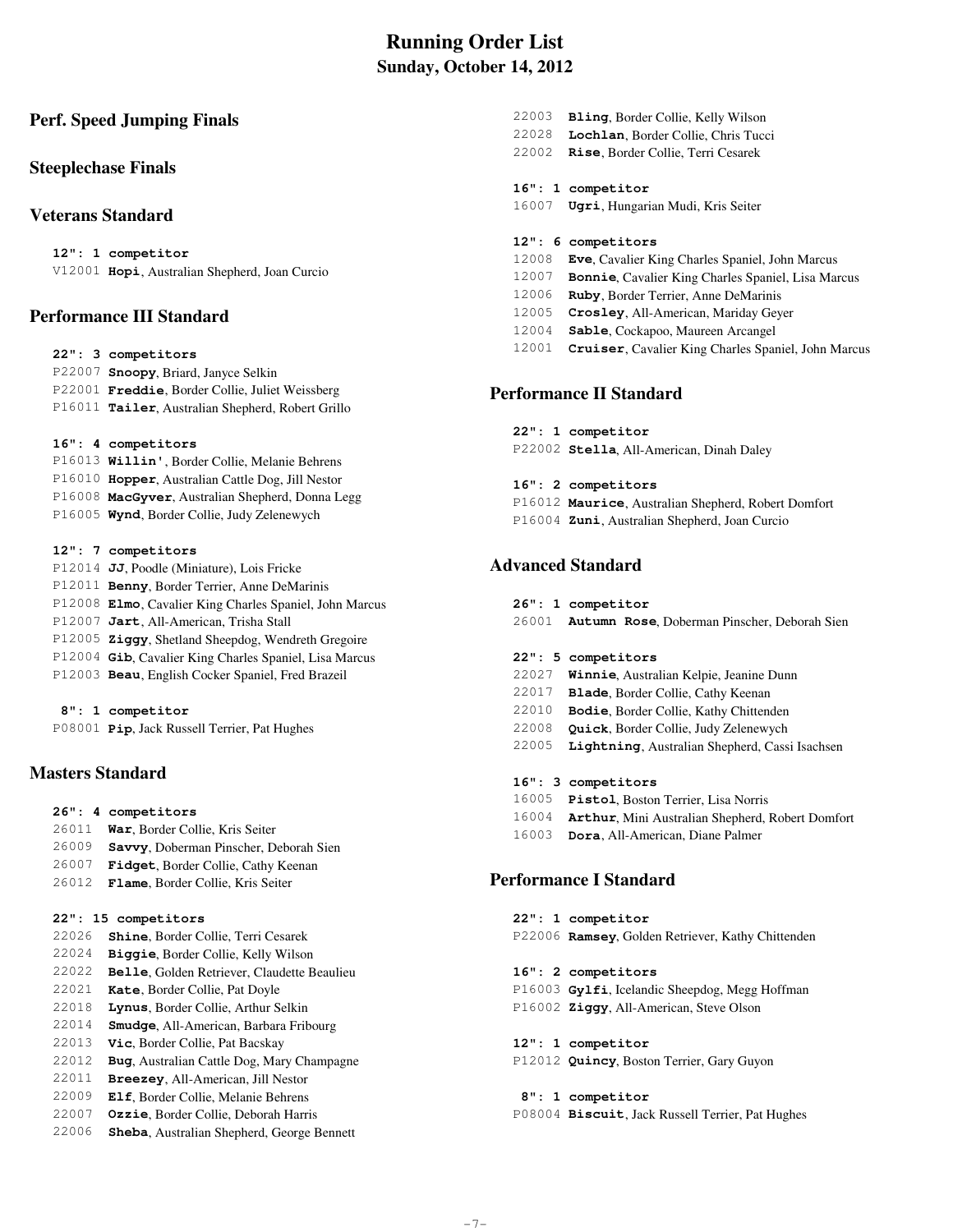# **Starters Standard**

### **26": 6 competitors**

- 26004 **Pre**, Border Collie, Barbara Fribourg
- 26010 **Nadie**, Labradoodle, Connie Cosemento
- 26006 **Benefit**, Border Collie, Pamela Green
- 26005 **Pace**, English Shepherd, Mary Champagne
- 26003 **Lucy**, All-American, Trisha Stall
- 26002 **Jazz**, Poodle (Standard), Paige Grillo

### **22": 5 competitors**

**Bratska**, Border Collie, Chris Tucci **Lulu**, Border Collie, Juliet Weissberg **Foxy**, Siberian Husky, Deborah Sien **Chickpea**, Border Collie, Devora Locke **Roo**, Border Collie, Barbara Fribourg

### **16": 1 competitor**

| 16001 Journey, Shetland Sheepdog, Wendreth Gregoire |
|-----------------------------------------------------|
|                                                     |

### **12": 1 competitor**

12003 **Zsa Zsa**, Japanese Chin, Judith Johnson

# **Performance Grand Prix Qualifier**

### **22": 4 competitors**

|  | P22005 Woodstock, Briard, Arthur Selkin           |
|--|---------------------------------------------------|
|  | P22004 Lucy, All-American, Trisha Stall           |
|  | P22001 Freddie, Border Collie, Juliet Weissberg   |
|  | P16011 Tailer, Australian Shepherd, Robert Grillo |

### **16": 6 competitors**

 P16013 **Willin'**, Border Collie, Melanie Behrens P16010 **Hopper**, Australian Cattle Dog, Jill Nestor P16009 **Izzi**, Border Collie, Michael Porter P16008 **MacGyver**, Australian Shepherd, Donna Legg P16007 **Shine**, Border Collie, Terri Cesarek P16005 **Wynd**, Border Collie, Judy Zelenewych

### **12": 5 competitors**

 P12011 **Benny**, Border Terrier, Anne DeMarinis P12008 **Elmo**, Cavalier King Charles Spaniel, John Marcus P12007 **Jart**, All-American, Trisha Stall P12004 **Gib**, Cavalier King Charles Spaniel, Lisa Marcus P12003 **Beau**, English Cocker Spaniel, Fred Brazeil

## **8": 1 competitor**

P08001 **Pip**, Jack Russell Terrier, Pat Hughes

# **Grand Prix Qualifier**

- **26": 8 competitors**
- 26012 **Flame**, Border Collie, Kris Seiter
- 26010 **Nadie**, Labradoodle, Connie Cosemento
- 26009 **Savvy**, Doberman Pinscher, Deborah Sien
- 26007 **Fidget**, Border Collie, Cathy Keenan
- 26006 **Benefit**, Border Collie, Pamela Green
- 26005 **Pace**, English Shepherd, Mary Champagne
- 26002 **Jazz**, Poodle (Standard), Paige Grillo
- 26011 **War**, Border Collie, Kris Seiter

## **22": 18 competitors**

- 22024 **Biggie**, Border Collie, Kelly Wilson
- 22023 **Winslow**, Border Collie, Pat Bacskay
- 22022 **Belle**, Golden Retriever, Claudette Beaulieu
- 22021 **Kate**, Border Collie, Pat Doyle
- 22020 **Lulu**, Border Collie, Juliet Weissberg
- 22019 **Eoin**, Border Collie, Michael Porter
- 22018 **Lynus**, Border Collie, Arthur Selkin
- 22011 **Breezey**, All-American, Jill Nestor
- 22010 **Bodie**, Border Collie, Kathy Chittenden
- 22009 **Elf**, Border Collie, Melanie Behrens
- 22008 **Quick**, Border Collie, Judy Zelenewych
- 22007 **Ozzie**, Border Collie, Deborah Harris
- 22006 **Sheba**, Australian Shepherd, George Bennett
- 22017 **Blade**, Border Collie, Cathy Keenan
- 22005 **Lightning**, Australian Shepherd, Cassi Isachsen
- 22012 **Bug**, Australian Cattle Dog, Mary Champagne
- 22002 **Rise**, Border Collie, Terri Cesarek 22003 **Bling**, Border Collie, Kelly Wilson

# **16": 4 competitors**

- 16006 **JJ**, Poodle (Miniature), Lois Fricke
- 16005 **Pistol**, Boston Terrier, Lisa Norris
- 16003 **Dora**, All-American, Diane Palmer
- 16002 **Talos**, Cocker Spaniel, Devora Locke

### **12": 4 competitors**

- 12008 **Eve**, Cavalier King Charles Spaniel, John Marcus
- 12006 **Ruby**, Border Terrier, Anne DeMarinis
- 12005 **Crosley**, All-American, Mariday Geyer
- 12004 **Sable**, Cockapoo, Maureen Arcangel

## **Veterans Snooker**

- **16": 1 competitor**
- V16001 **Ian**, Border Collie, Claudette Beaulieu

### **12": 1 competitor**

- V12001 **Hopi**, Australian Shepherd, Joan Curcio
- **8": 1 competitor** V08001 **Ziggy**, Shetland Sheepdog, Wendreth Gregoire

# **Performance III Snooker**

## **12": 6 competitors**

- P12008 **Elmo**, Cavalier King Charles Spaniel, John Marcus
- P12014 **JJ**, Poodle (Miniature), Lois Fricke
- P12011 **Benny**, Border Terrier, Anne DeMarinis
- P12004 **Gib**, Cavalier King Charles Spaniel, Lisa Marcus
- P12003 **Beau**, English Cocker Spaniel, Fred Brazeil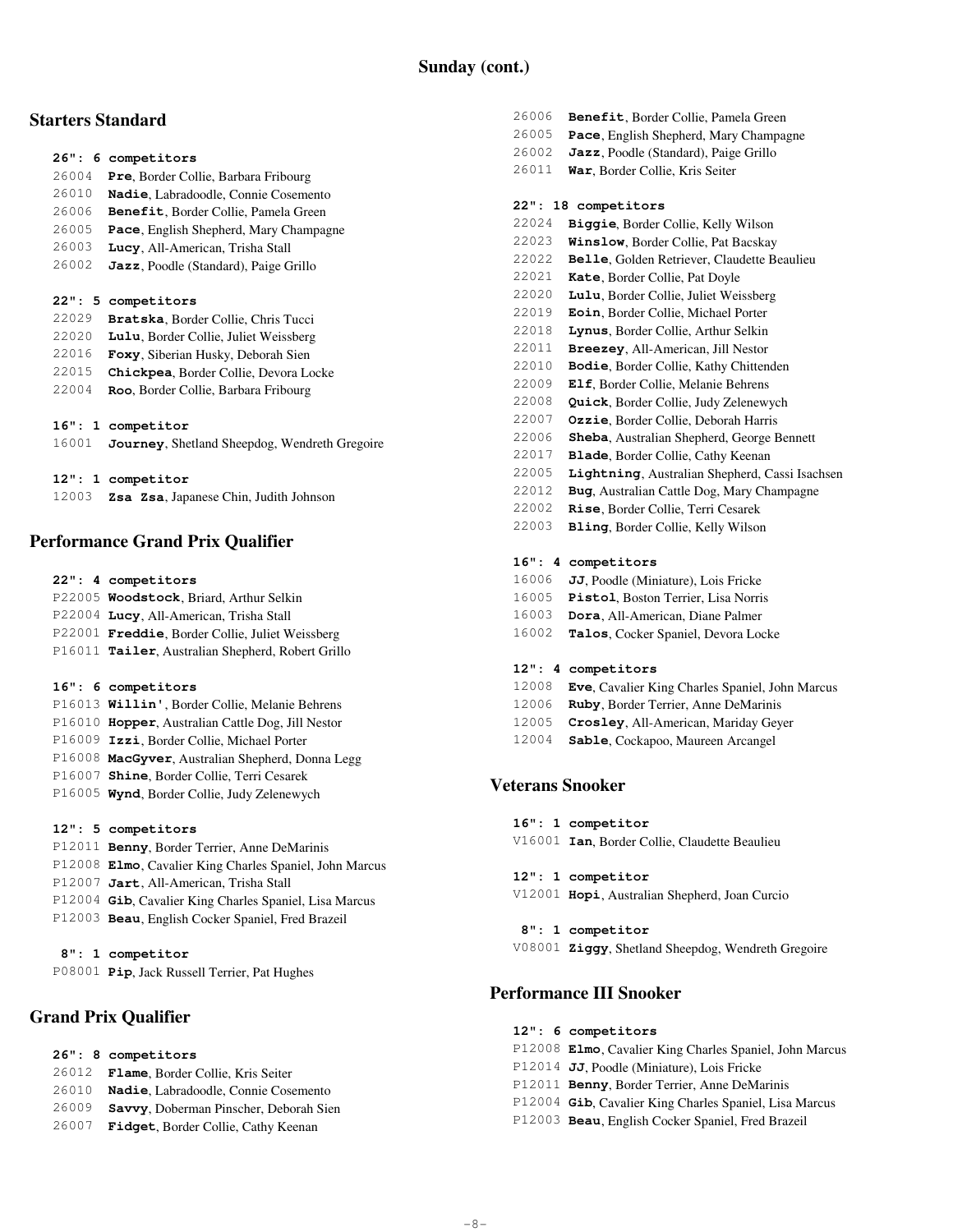P12007 **Jart**, All-American, Trisha Stall

#### **22": 4 competitors**

 P22007 **Snoopy**, Briard, Janyce Selkin P22005 **Woodstock**, Briard, Arthur Selkin P16011 **Tailer**, Australian Shepherd, Robert Grillo P22001 **Freddie**, Border Collie, Juliet Weissberg

### **16": 4 competitors**

- P16012 **Maurice**, Australian Shepherd, Robert Domfort P16008 **MacGyver**, Australian Shepherd, Donna Legg
- P16013 **Willin'**, Border Collie, Melanie Behrens
- P16005 **Wynd**, Border Collie, Judy Zelenewych

## **Masters Snooker**

- **16": 6 competitors**
- 16001 **Journey**, Shetland Sheepdog, Wendreth Gregoire
- 16004 **Arthur**, Mini Australian Shepherd, Robert Domfort
- 16007 **Ugri**, Hungarian Mudi, Kris Seiter
- 16003 **Dora**, All-American, Diane Palmer
- 16005 **Pistol**, Boston Terrier, Lisa Norris
- 16002 **Talos**, Cocker Spaniel, Devora Locke

### **12": 5 competitors**

- 12007 **Bonnie**, Cavalier King Charles Spaniel, Lisa Marcus
- 12001 **Cruiser**, Cavalier King Charles Spaniel, John Marcus
- 12005 **Crosley**, All-American, Mariday Geyer
- 12006 **Ruby**, Border Terrier, Anne DeMarinis
- 12004 **Sable**, Cockapoo, Maureen Arcangel

### **22": 17 competitors**

- 22001 **Zoey**, Australian Shepherd, Pat Bacskay
- 22004 **Roo**, Border Collie, Barbara Fribourg
- 22028 **Lochlan**, Border Collie, Chris Tucci
- 22024 **Biggie**, Border Collie, Kelly Wilson
- 22007 **Ozzie**, Border Collie, Deborah Harris
- 22011 **Breezey**, All-American, Jill Nestor
- 22002 **Rise**, Border Collie, Terri Cesarek
- 22027 **Winnie**, Australian Kelpie, Jeanine Dunn
- 22022 **Belle**, Golden Retriever, Claudette Beaulieu
- 22010 **Bodie**, Border Collie, Kathy Chittenden
- 22008 **Quick**, Border Collie, Judy Zelenewych
- 22014 **Smudge**, All-American, Barbara Fribourg
- 22013 **Vic**, Border Collie, Pat Bacskay
- 22006 **Sheba**, Australian Shepherd, George Bennett
- 22009 **Elf**, Border Collie, Melanie Behrens
- 22026 **Shine**, Border Collie, Terri Cesarek
- 22019 **Eoin**, Border Collie, Michael Porter

### **26": 4 competitors**

- 26012 **Flame**, Border Collie, Kris Seiter
- 26008 **G.T.**, Australian Shepherd, James Jayko
- 26007 **Fidget**, Border Collie, Cathy Keenan
- 26011 **War**, Border Collie, Kris Seiter

# **Performance II Snooker**

# **16": 2 competitors**

- P16010 **Hopper**, Australian Cattle Dog, Jill Nestor
- P16004 **Zuni**, Australian Shepherd, Joan Curcio
- **12": 1 competitor**
- P12010 **Petey**, Pembroke Welsh Corgi, Mary McCulloch

## **Advanced Snooker**

- **26": 3 competitors**
- 26010 **Nadie**, Labradoodle, Connie Cosemento
- 26005 **Pace**, English Shepherd, Mary Champagne
- 26001 **Autumn Rose**, Doberman Pinscher, Deborah Sien
- **22": 2 competitors**
- 22021 **Kate**, Border Collie, Pat Doyle
- 22005 **Lightning**, Australian Shepherd, Cassi Isachsen

## **Performance I Snooker**

### **22": 3 competitors**

 P22006 **Ramsey**, Golden Retriever, Kathy Chittenden P22003 **Gryff**, Golden Retriever, Claudette Beaulieu P22002 **Stella**, All-American, Dinah Daley

### **16": 2 competitors**

- P16003 **Gylfi**, Icelandic Sheepdog, Megg Hoffman
- P16002 **Ziggy**, All-American, Steve Olson

# **12": 1 competitor**

P12012 **Quincy**, Boston Terrier, Gary Guyon

 **8": 1 competitor** P08004 **Biscuit**, Jack Russell Terrier, Pat Hughes

## **Starters Snooker**

- **26": 4 competitors**
- 26006 **Benefit**, Border Collie, Pamela Green
- 26004 **Pre**, Border Collie, Barbara Fribourg
- 26003 **Lucy**, All-American, Trisha Stall
- 26002 **Jazz**, Poodle (Standard), Paige Grillo

### **22": 3 competitors**

- 22029 **Bratska**, Border Collie, Chris Tucci
- 22020 **Lulu**, Border Collie, Juliet Weissberg
- 22015 **Chickpea**, Border Collie, Devora Locke

### **12": 1 competitor**

12003 **Zsa Zsa**, Japanese Chin, Judith Johnson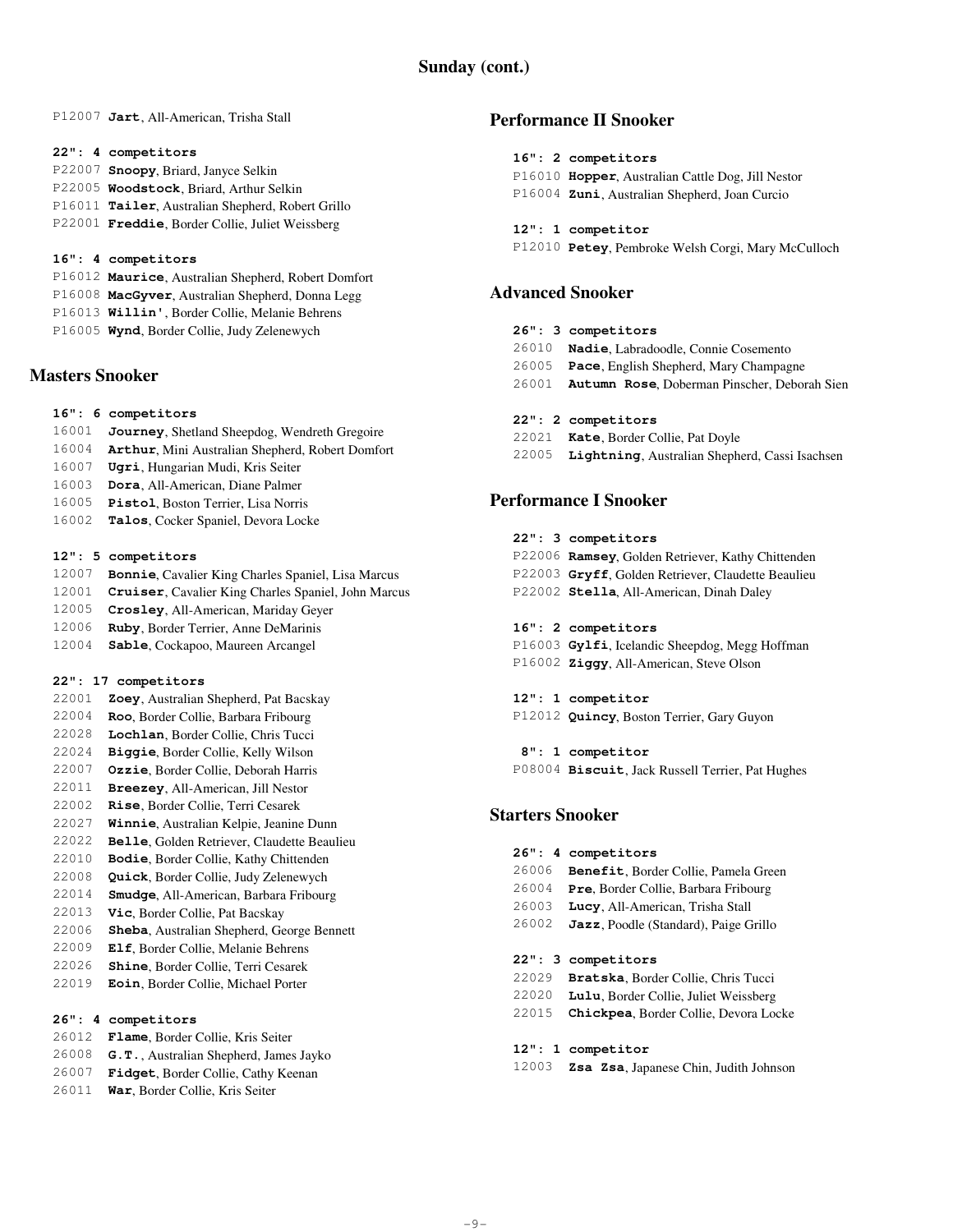# **Veterans Jumpers**

### **12": 1 competitor**

V12001 **Hopi**, Australian Shepherd, Joan Curcio

# **Performance III Jumpers**

## **22": 3 competitors**

| P22007 Snoopy, Briard, Janyce Selkin              |
|---------------------------------------------------|
| P22005 Woodstock, Briard, Arthur Selkin           |
| P16011 Tailer, Australian Shepherd, Robert Grillo |

## **16": 4 competitors**

|  | P16013 Willin', Border Collie, Melanie Behrens      |
|--|-----------------------------------------------------|
|  | P16012 Maurice, Australian Shepherd, Robert Domfort |
|  | P16008 MacGyver, Australian Shepherd, Donna Legg    |
|  | P16005 Wynd, Border Collie, Judy Zelenewych         |
|  |                                                     |

## **12": 7 competitors**

- P12011 **Benny**, Border Terrier, Anne DeMarinis P12010 **Petey**, Pembroke Welsh Corgi, Mary McCulloch P12008 **Elmo**, Cavalier King Charles Spaniel, John Marcus P12007 **Jart**, All-American, Trisha Stall P12005 **Ziggy**, Shetland Sheepdog, Wendreth Gregoire P12004 **Gib**, Cavalier King Charles Spaniel, Lisa Marcus
- P12003 **Beau**, English Cocker Spaniel, Fred Brazeil

# **Masters Jumpers**

## **26": 5 competitors**

- 26012 **Flame**, Border Collie, Kris Seiter
- 26009 **Savvy**, Doberman Pinscher, Deborah Sien
- 26008 **G.T.**, Australian Shepherd, James Jayko
- 26007 **Fidget**, Border Collie, Cathy Keenan
- 26011 **War**, Border Collie, Kris Seiter

## **22": 17 competitors**

- 22028 **Lochlan**, Border Collie, Chris Tucci
- 22014 **Smudge**, All-American, Barbara Fribourg
- 22027 **Winnie**, Australian Kelpie, Jeanine Dunn
- 22026 **Shine**, Border Collie, Terri Cesarek
- 22024 **Biggie**, Border Collie, Kelly Wilson
- 22022 **Belle**, Golden Retriever, Claudette Beaulieu
- 22019 **Eoin**, Border Collie, Michael Porter
- 22018 **Lynus**, Border Collie, Arthur Selkin 22013 **Vic**, Border Collie, Pat Bacskay
- 22011 **Breezey**, All-American, Jill Nestor
- 22010 **Bodie**, Border Collie, Kathy Chittenden
- 22009 **Elf**, Border Collie, Melanie Behrens
- 22007 **Ozzie**, Border Collie, Deborah Harris
- 22006 **Sheba**, Australian Shepherd, George Bennett
- 22004 **Roo**, Border Collie, Barbara Fribourg
- 22003 **Bling**, Border Collie, Kelly Wilson
- 22002 **Rise**, Border Collie, Terri Cesarek

### **16": 6 competitors**

16007 **Ugri**, Hungarian Mudi, Kris Seiter

- 16005 **Pistol**, Boston Terrier, Lisa Norris
- 16004 **Arthur**, Mini Australian Shepherd, Robert Domfort
- 16003 **Dora**, All-American, Diane Palmer
- 16002 **Talos**, Cocker Spaniel, Devora Locke
- 16001 **Journey**, Shetland Sheepdog, Wendreth Gregoire

### **12": 6 competitors**

- 12008 **Eve**, Cavalier King Charles Spaniel, John Marcus
- 12007 **Bonnie**, Cavalier King Charles Spaniel, Lisa Marcus
- 12006 **Ruby**, Border Terrier, Anne DeMarinis
- 12005 **Crosley**, All-American, Mariday Geyer
- 12004 **Sable**, Cockapoo, Maureen Arcangel
- 12001 **Cruiser**, Cavalier King Charles Spaniel, John Marcus

## **Performance II Jumpers**

 **22": 1 competitor**

P22002 **Stella**, All-American, Dinah Daley

### **16": 3 competitors**

- P16010 **Hopper**, Australian Cattle Dog, Jill Nestor
- P16009 **Izzi**, Border Collie, Michael Porter
- P16004 **Zuni**, Australian Shepherd, Joan Curcio

# **Advanced Jumpers**

|  |  | 26": 2 competitors |
|--|--|--------------------|
|--|--|--------------------|

- 26010 **Nadie**, Labradoodle, Connie Cosemento
- 26002 **Jazz**, Poodle (Standard), Paige Grillo

## **22": 5 competitors**

- 22029 **Bratska**, Border Collie, Chris Tucci
- 22021 **Kate**, Border Collie, Pat Doyle
- 22020 **Lulu**, Border Collie, Juliet Weissberg
- 22017 **Blade**, Border Collie, Cathy Keenan
- 22008 **Quick**, Border Collie, Judy Zelenewych

# **Performance I Jumpers**

### **22": 1 competitor**

P22003 **Gryff**, Golden Retriever, Claudette Beaulieu

### **16": 2 competitors**

- P16003 **Gylfi**, Icelandic Sheepdog, Megg Hoffman P16002 **Ziggy**, All-American, Steve Olson
- **12": 1 competitor** P12012 **Quincy**, Boston Terrier, Gary Guyon

## **Starters Jumpers**

- **26": 4 competitors**
- 26006 **Benefit**, Border Collie, Pamela Green 26005 **Pace**, English Shepherd, Mary Champagne
- 
- 26004 **Pre**, Border Collie, Barbara Fribourg